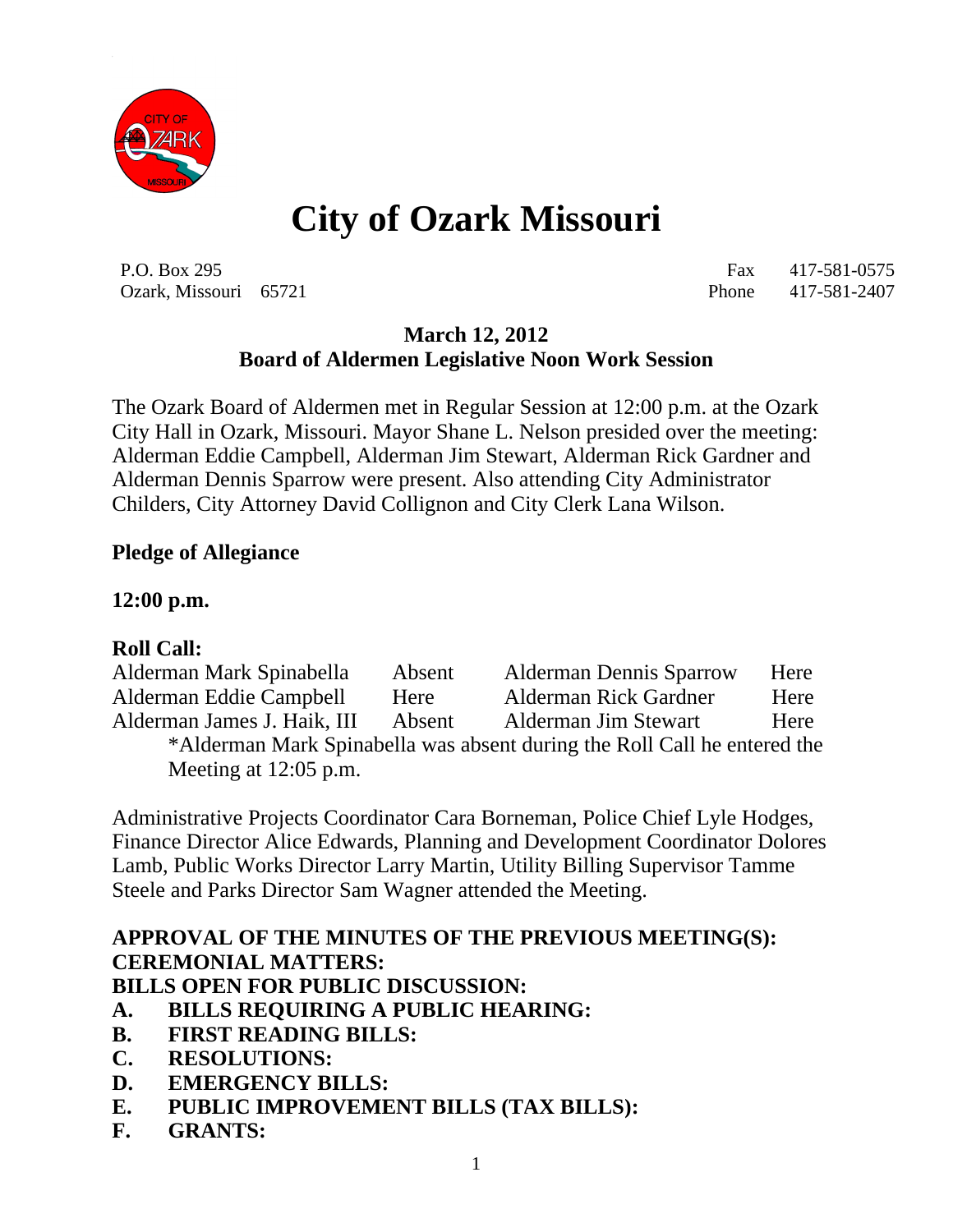#### **G. AMENDED BILLS: SECOND READING AND FINAL PASSAGE OF BILLS. NO PUBLIC DISCUSSION, BOARD DISCUSSION ONLY: Report of Officers, Boards and Committees:**

# **1. Administrative:**

## **1. Departmental Goals and Accomplishments.**

City Administrator Childers stated during this Meeting each Department will have the chance to give their 2012 Departmental Goals to the Mayor and the Board of Aldermen.

# **City Administrator's City Wide 2012 Goals:**

City Administrator Childers stated the main goal, as always, is to provide the residents with a responsive Municipal Government Leadership. We need to bring forward the message a "Lead by Example Structured Leadership". The City has restructured our finances to produce a very responsible Budget. We have focused on being fiscally conservative while remaining fiscally responsible. We will remain focused on improving the City's social networking capabilities to continue communicating with our citizens effectively. This year we will publish an All-Employee newsletter. We have purchased a new utility bill insert/folder machine that has the capability of folding and stuffing informational letters along with the utility bills. We will be updating our Website to make the Website more user friendly. This year the first City of Ozark "Listening Tour" will be implemented. City Administrator Childers and the Chamber of Commerce Director Grinder will come up with four (4) general questions and visit various civic organizations, the PTA, High School and Junior High class rooms. One of the questions these organizations will be asked is how they feel about the City of Ozark. The compiled responses will be used as a tool for goal setting. The City will continue to work on improving the relationship between the City and the Ozark School District. This partnership is essential for a strong community. We will continue to encourage the partnership between the City and Christian County to cost share Capital Improvement projects.

One topic staff will be bringing to the Mayor and Board of Aldermen during the year will be to discuss redistricting the City of Ozark's voting districts and the possibility of becoming a Charter City. Staff will compile the pros and cons of changing from a 4<sup>th</sup> Class City to a Charter City. This year we will conduct an all-employee salary survey to remain in compliance with Labor Laws, equivalent and fair and in line with other community's salaries.

We will continue to facilitate the growth and development of the (LCRA) Redevelopment Area. The 3<sup>rd</sup> Street Improvement Project is moving forward. Staff will focus on researching and taking advantage of key marketing tools available through Economic Development resources. The City has established a working relationship between the City of Ozark, City of Nixa and Christian County. One of the topics we have been discussing is regarding obtaining the services of a qualified consulting firm to complete a "Competitive Assessment" for Northern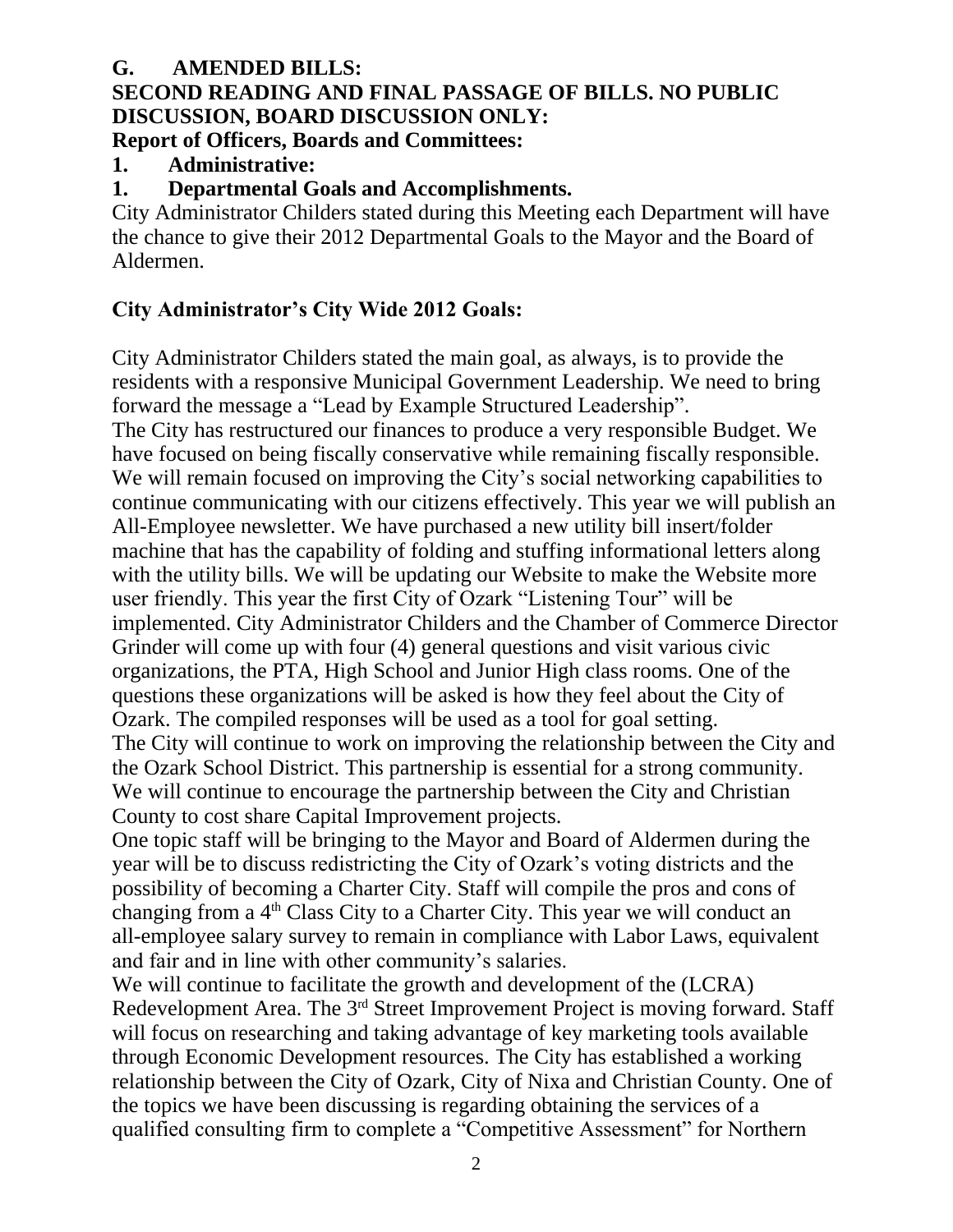Christian County.

Alderman Stewart cautioned City Administrator about obtaining the Assessment and not following through with the plan.

We will continue to identify Capital Improvement Projects to enhance the image of our roadways, sidewalks, parks and greenways, flooding and erosion control to advance a positive image of the City and improve our pedestrian opportunities. We will focus on improving our Code Enforcement efforts regarding property maintenance issues.

We will continue to practice fiscally responsible budget management practices. The ultimate goal would be to achieve establishing a revenue/expenditure balance that allocates only 90% total annual revenue to operating expenses and dedicate the remaining 10% to a reserve emergency fund. In the near future we will bring to the Board of Aldermen carry over funds requesting that a portion be allocated to the reserve fund and the allocation of funds to Capital Improvement Projects. The City's Sales Tax received in March was up 45% from 2011 Sales Tax revenues, for the year the City's Sales Tax revenues are up 13.3% from this time last year.

## **Police Department 2012 Goals**

Police Chief Hodges stated this year the Police Department's main goals are to enhance our safety devices and equipment. The Police Department is researching equipment such as a mobile ticket writing device for the Police cars.

The Police Department is continuing to make the needed improvements to the gun range.

The evidence building down by the Public Works Shop is deteriorating and should be rebuilt on a concrete slab.

We will continue seeking and taking advantage of training opportunities one in particular is the "Train the Trainer" this type of training will instruct certain Officers on how to train other Officers in-house, this will prove to cut back on travel and training expenses.

# **Department of Administration 2012 Goals**

Administrative Projects Coordinator Cara Borneman stated Human Resources is an on going responsible process. During the Board of Aldermen's next Regular Legislative Session two (2) new Employee Manual updates will be presented. This year staff will finalize all Job Descriptions, Organizational Charts and Department Chain of Command Charts. The hiring/interview process will be streamlined for internal and external candidates. We will continue to research training opportunities for all Employees, Supervisors and Department heads on Human Resource topics and other specific field related training. The "Public Outreach" budgeted line item will be used to create an internal Human Resources Newsletter, the first Community wide newsletter, create and distribute flyers for D.R.E.A.M. Planning and Steering Committees hosted events, develop street banners for the Downtown Area emphasizing on the new downtown organization and to 'eat, shop,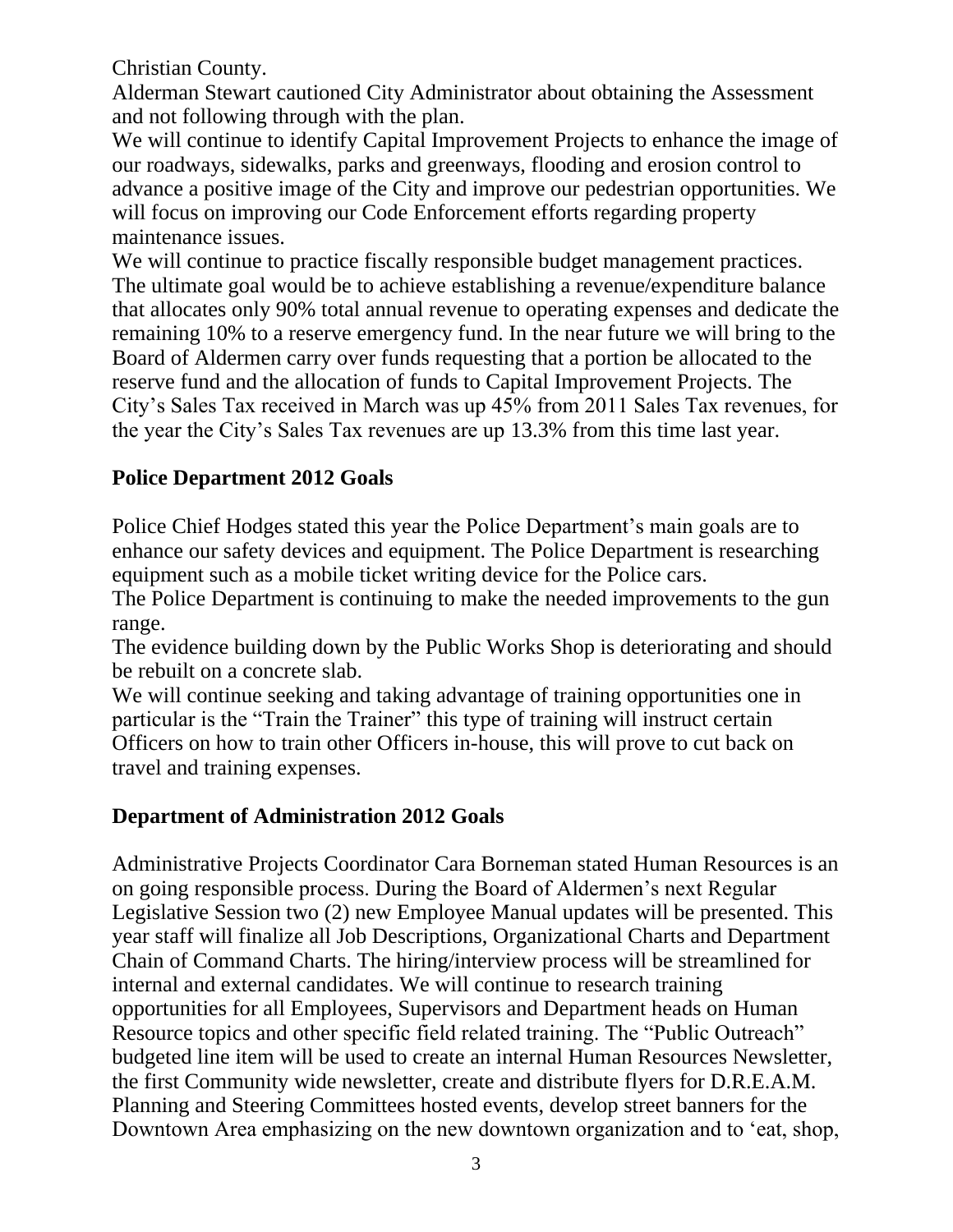and play' in our historic downtown, implement the D.R.E.A.M. Scope of Services and assist PGAV with any needs to accomplish those services. We will continue to improve and expand our Website and Social Media Outreach. We will in the near future redesign our help and citizen information icons and the organizational structure of our Website for a more user friendly process. The D.R.E.A.M. Grant will be this year's main focus. A Planning Committee Meeting is scheduled to be held tomorrow to discuss 2012 scheduled events, the Downtown Organizational Structure and Economic Development Marketing goals. The City's newly assigned PGAV representative while familiarizing himself on our Project will begin the process of compiling the data results from the Focus Groups to generate a final report. The City's Marketing Comprehensive Plan will be designed. PGAV is assisting the City to create and organize the Downtown Organization and assisting with the application process for the Corporation, LLC designation. The City's Design Guidelines will be modified. PGAV will assist the City to solicit developers.

#### **Municipal Court 2012 Goals**

Administrative Projects Coordinator Borneman reported the Municipal Court Goals in the absence of the Municipal Court Clerk Iciminda Snook. Municipal Court Clerk Snook will continue training the newly hired two (2) Court Clerks.

Focus on Court security devices by installing a glass petition in the Court Room to act as a barrier between the employees and the paying public.

City Attorney Collignon reported the Municipal Court is in the process of installing a Polycom system, a video conferencing system that allows communication between the Municipal Court and the Sheriff's Department this system will eliminate transferring prisoners from the Jail to Municipal Court. The system was funded by Security Grant Funds and Federal Forfeiture Funds. The system is temporarily on hold awaiting the Sheriff's Department to install their needed equipment.

## **Public Work 2012 Goals**

Public Works Director Martin stated Public Work's main goal is to enhance Public image through better Communication Skills and Public Service, both will continually be improved each year through experiences. Staff will continue focusing on MS4 requirements.

We will continue focusing on maintenance issues and various Capital Improvement projects.

For the remainder of this year staff will focus on replacing the infrastructure located in the 3<sup>rd</sup> Street Improvement Project Design before the Project begins. We are hoping the Public Service Commission will approve the Finley Valley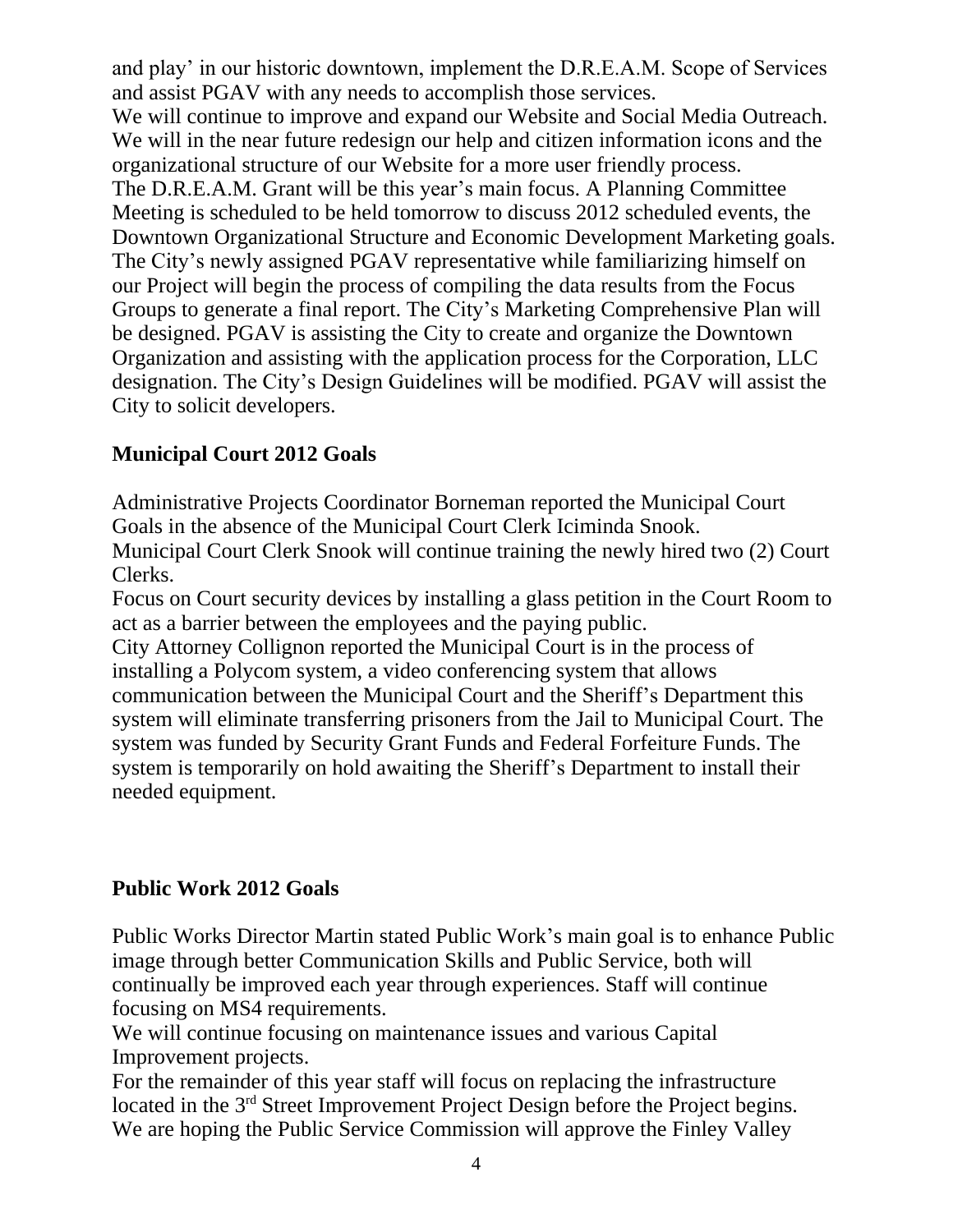Project this year. The Pineview gravity sewer line will be completed this year. We have posted a map on our new Website for the Public to identify trouble areas; such as, water main breaks, street repairs, flooded areas and any other emergency repair areas.

We are discussing the idea of establishing an Emergency Coalition with other Communities our size in our area to focus on Storm Sirens and an effective Emergency Plan.

Another goal is to complete the creation of the "Live Well Program" that involves several Departments.

# **Department of Finance 2012 Goals**

Finance Director Edwards stated the Finance Department's main continued Goal is to obtain an unqualified opinion on the City's annual Audit with no material findings. If the City does not receive a clean Audit it affects the City's ability to receive low interest rates on financing issues and our Bond rating. Departmental Budget compliance is very important to the Finance Department. We strive to take advantage of free training offered by the Regional GFOA. At the end of this year the Finance Department is requesting that an additional staff member is hired by the end of the year to cross train in Accounts Payable and the

duties of the Assistant Finance Director.

## **Department of Planning and Development 2012 Goals**

Planning and Development Coordinator Lamb stated one of the Planning and Development's continued goals is to improve our Customer Service skills. It is important to keep an open line of communication while working with certain Christian County Departments and the Fire District.

Staff has begun the process of improving and modifying the City's Comprehensive Plan data obtained from the new Census will be utilized during this process. Staff is researching the 2012 Building Codes, we hope to adopt the 2012 Building Codes in 2013.

## **Department of Parks and Recreation 2012 Goals**

Parks Director Wagner stated the main goal she has been focusing on is the purchase of a Marquee Sign that will be installed in front of the Community Center; she is in the process of preparing the Request for Proposals. Our goal is to increase Memberships by 10% this year. We will continue improving the Website, the online registration service was added this year. Staff always strives to improve Customer Service through training opportunities. The Park's Program has added a new full time Summer Camp Program. This year we anticipate our Summer Camp Programs will have 200 children enrolled. Our goal is a 6% increase in our Sports Program participation. This year we opened the Soccer Sports Program up to 3 year olds participation.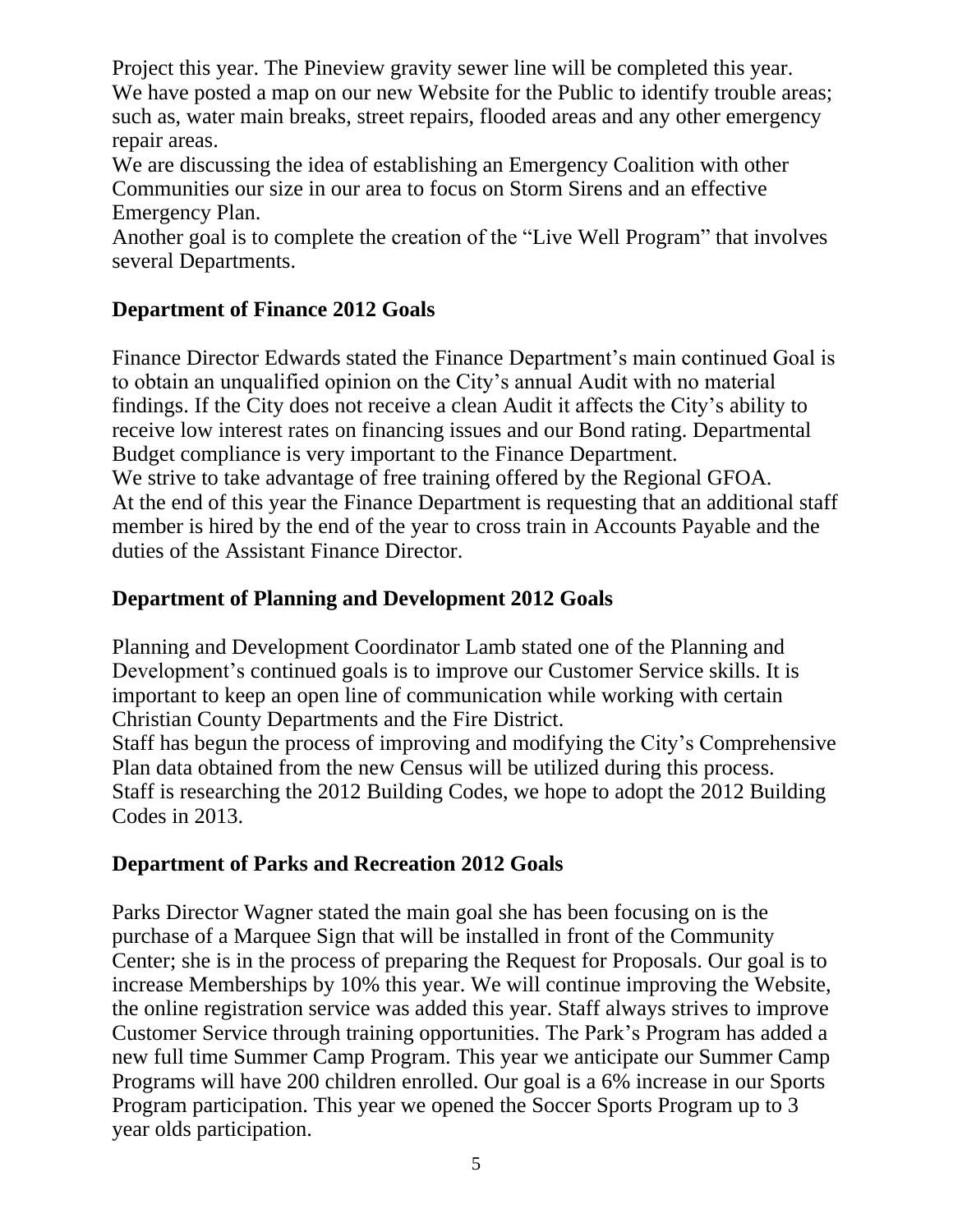# **Department of Utility and Billing 2012 Goals**

Utility Billing Supervisor Tamme Steele stated staff is always striving to improve Communication and Customer Service skills.

We are in the process of establishing the capability of sending utility bills through the E-Bill system service; this will save on handling and the postage expense. We are working with our Utility Billing Company to create a utility service application form that will give new customers the opportunity to sign up for new service on line. We are working on switching out old meters to new meters in the downtown area with the Public Works Department's assistance.

We are researching the E-Process service to help eliminate some confusion our customers have who is enrolled in the on-line payment program offered through their Bank. There are a few days between the time the Customer's Bank debits their account and when the Utility Department posts their account paid. Due to the fact the customer's online payment program prompts their Bank to generate a check for the amount of their Utility Bill, and then the check is mailed to the Utility Department. The customer is under the assumption that both actions are done simultaneously and should post the same day.

Every Department can utilize the new folding/inserting machine for their mailing projects.

# **Department of the City Clerk 2012 Goals**

City Clerk Lana Wilson stated her main goal was to continue working on time management skills. Continue organizing the records for accessibility purposes and increase accuracy of the Board's, Public's and City Department's requests. Continue to improve communications with every Department regarding the Board of Aldermen Agenda Deadlines.

- **2. Public Safety:** Police Chief Lyle Hodges.
- **3. Public Works:** Public Works Director Larry Martin.

# **1. Storm Siren Improvement Plan.**

The City currently has eight (8) storm sirens with the possibility of having to retire two (2) of those systems that may be beyond repairable because of their age. The manufacturer of five (5) of the storm sirens, Whelan Storm Sirens evaluated the nonfunctioning storm sirens and concluded it would cost the City approximately \$30,000.00 to repair and convert the analog system to the 2013 Narrow Band requirements on all eight (8) storm sirens. To replace a storm siren would cost the City \$19,839.00 with a 10 to 12 week delivery time.

4**. Parks:** Parks Director Sam Wagner.

## **Unfinished Business:**